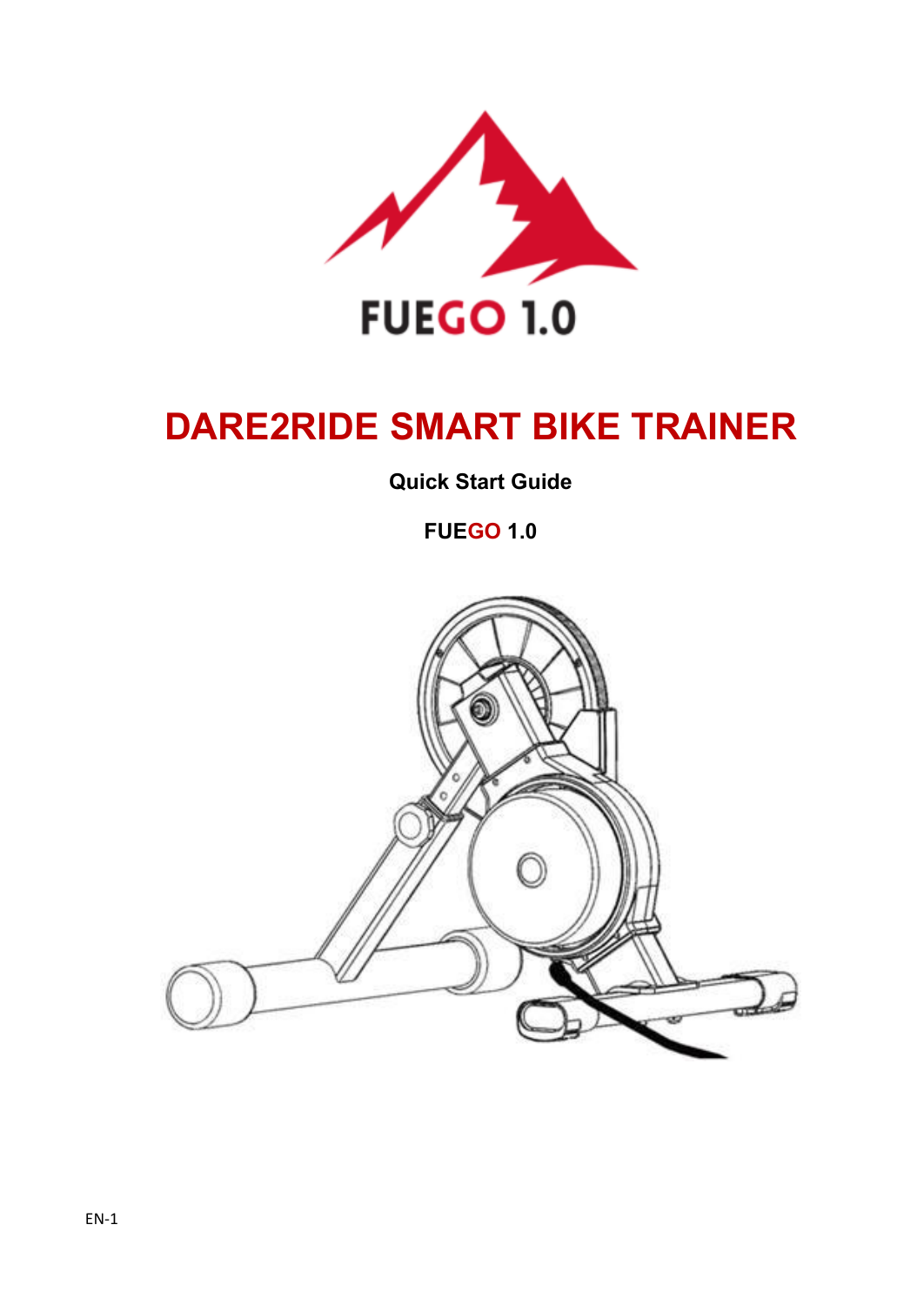### **Visit the DARE2RIDE utility App for Firmware updates, test connectivity and other information.Please download the app, DARE2RIDE, from the Google and Apple app store.**



# **TABLE OF CONTENTS**

|  | Knowing your FUEGO 1.0                                   | 3              |
|--|----------------------------------------------------------|----------------|
|  | Package contents                                         | 3              |
|  | Introduction of product appearance                       | 4              |
|  | Assembling the FUEGO 1.0                                 | 5              |
|  | <b>Assembly descriptions</b>                             | 6              |
|  | Attaching the cassette (sold separately)                 | 6              |
|  | Mounting your bicycle                                    | $\overline{7}$ |
|  | Specifications                                           | 8              |
|  | <b>Safety precautions and regulations</b>                | 9              |
|  | Safety precautions before use                            | 9              |
|  | <b>Notices</b>                                           | 9              |
|  | <b>Disclaimer</b>                                        | 10             |
|  | Maintenance and care                                     | 10             |
|  | <b>Federal Communications Commission (FCC) Statement</b> | 10             |
|  | <b>CE Compliance Statement</b>                           | 11             |
|  | <b>FUEGO 1.0 Limited Product Warranty Policy</b>         | $11 - 12$      |
|  | <b>Product warranty</b>                                  | 13             |
|  | <b>Software compatibility</b>                            | 14             |
|  |                                                          |                |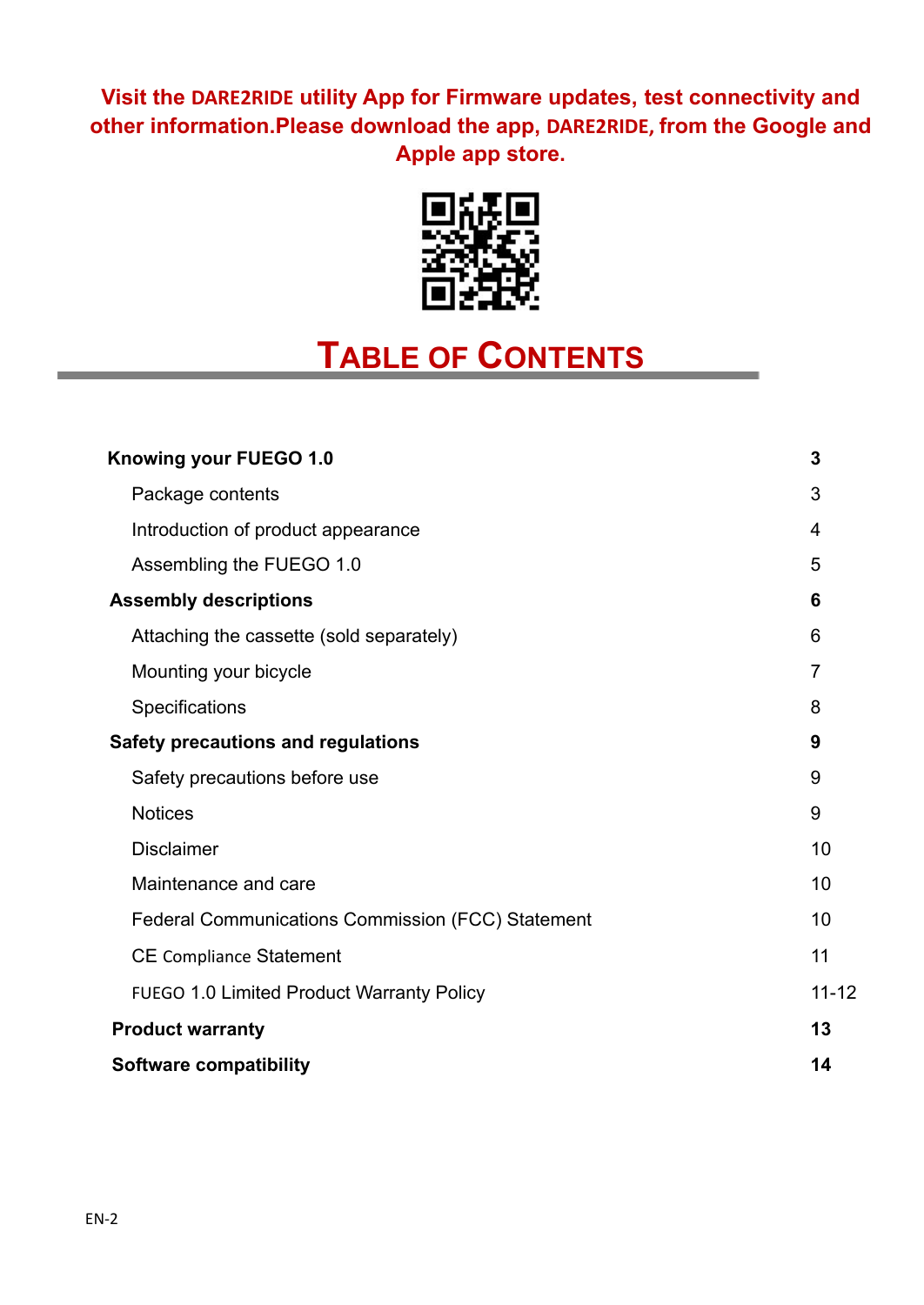## **Package contents**







Bolt x2



Rear bottom tube

1.8mm cassette

washer



Tuning knob - for front/rear bottom

tubes adjustment and tightness



Nut x2



Quick release kit



Adapter A - for quick release Cassette nut

Adapter  $B$  – for quick release 130mm/135mm



Adapter C for thru axle cassette

Open-end wrench Power adapter



Adapter Dfor thru axle 12x142/12x148mm

Note: Accessories may vary by country or region.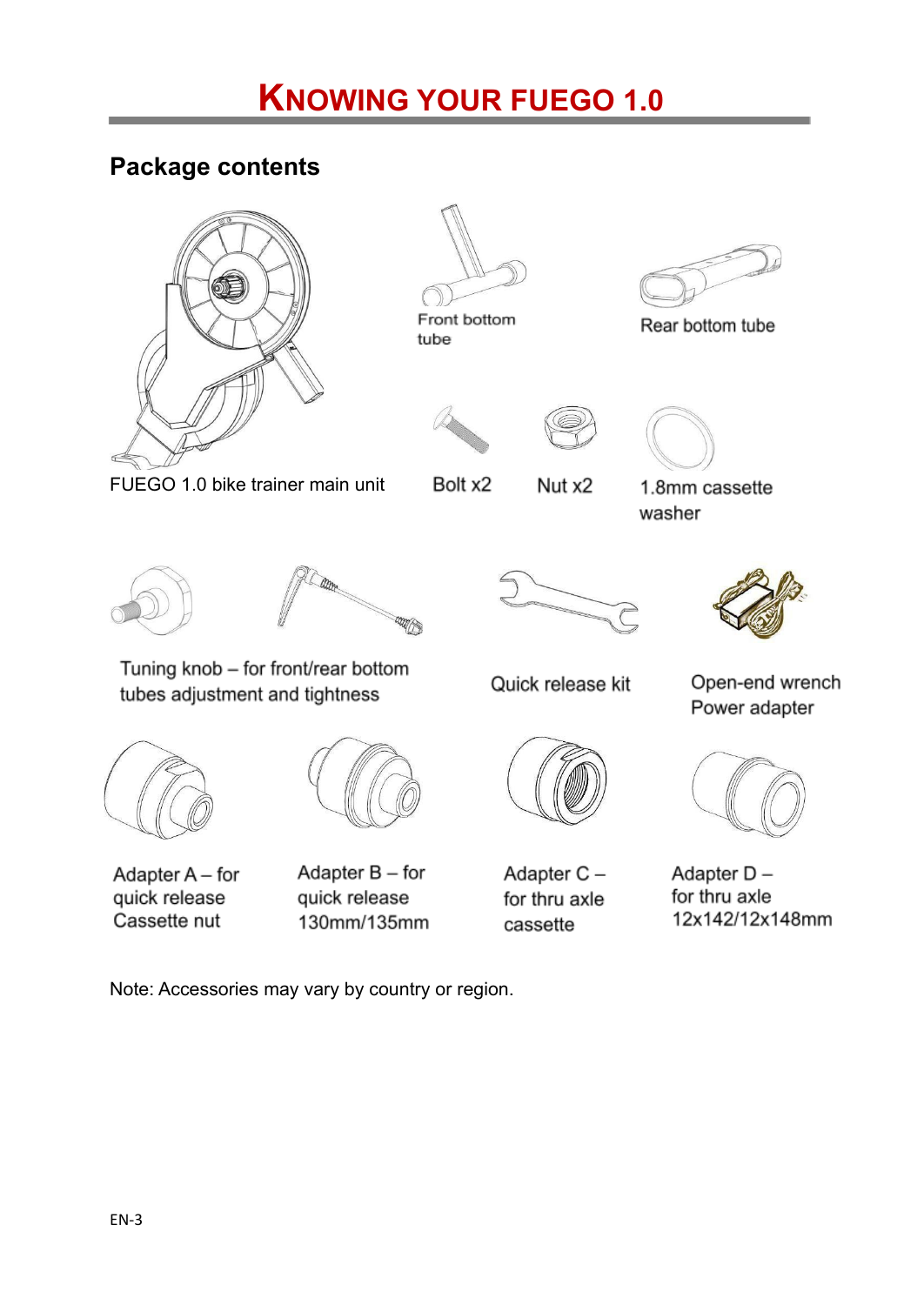## **Introduction of product appearance**

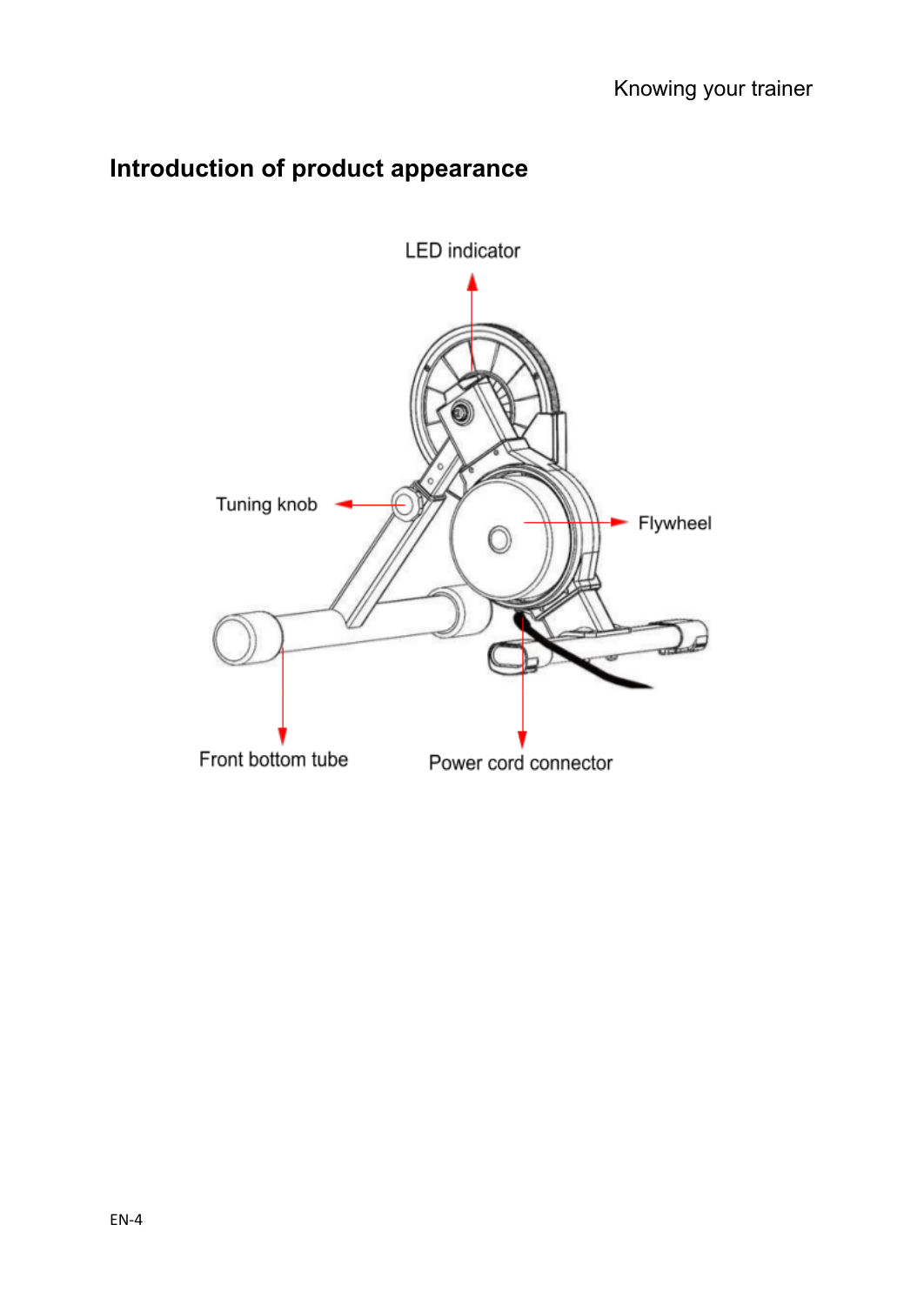Assembly descriptions

## **Assembling the FUEGO 1.0**

- Flip the box and open the bottom of the box. Take the FUEGO 1.0 main unit and Styrofoam packaging out of the box at the same time.
- Remove the front and rear bottom tubes from the sides of the Styrofoam packaging. (DO NOT open the Styrofoam packaging at both sides.)
- Take out the bolts and insert them into the bolt holes on the main frame.
- Put the front and rear bottom tubes on the main frame, then push the bolts into bolt holes.
- Use the wrench to tighten the nuts.
- Flip the entire Styrofoam packaging to make the FUEGO 1.0 bike trainer stand
- upright on the floor where it will be used. Remove the Styrofoam packaging on both sides to complete assembly of the bike trainer.
- Install the cassette (sold separately) into the cassette body and lock the cassette nut to prevent loosening.

#### **Attention:**

The FUEGO 1.0 bike trainer cassette body is compatible with Shimano and SRAM cassette which can be directly installed with an 11speed cassette. If you are using a non-11-speed cassette, please fit the cassette washer on the bottom of the cassette body first before installing the cassette.





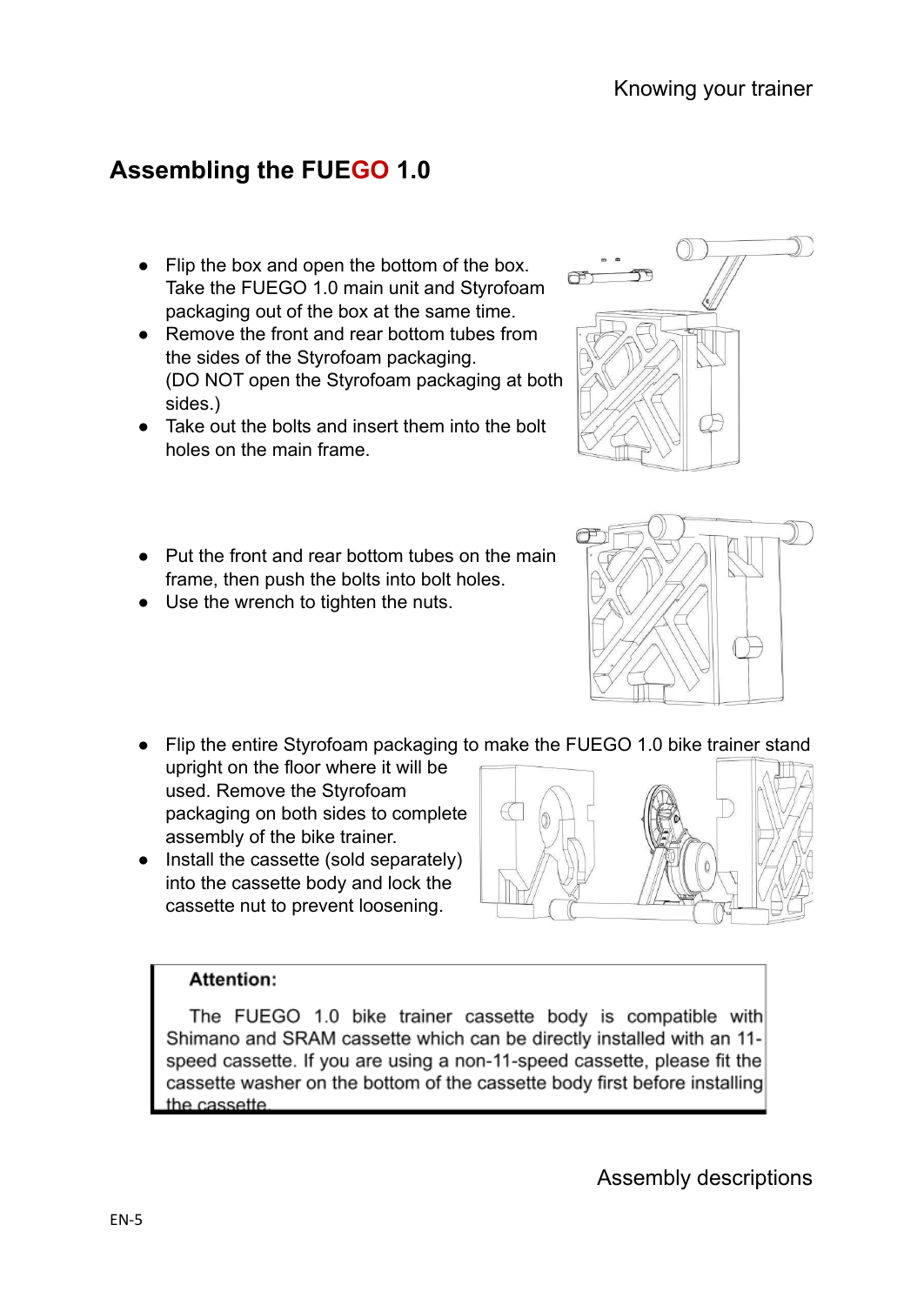## **ASSEMBLY DESCRIPTIONS**

### **Attaching the cassette (sold separately)**

**● Attaching a compatible 11-speed cassette** *Attach the cassette onto the cassette body manually and use the cassette nut to secure it on the cassette body. Use the cassette removal socket to secure it tightly on the TRAINER cassette body (the tool is not included).*



- **● Attaching a 9-speed or 10-speed cassette** *Before attaching a 9-speed or 10-speed cassette, you need to put the 1.8mm cassette washer onto the cassette body first and then secure the cassette tightly on the TRAINER cassette body as mentioned above.*
- *●* **130mm or 135mm quick release installation** *When installing on a quick release bicycle frame, you need to use adapter A, adapter B and the quick release kit (these three accessories are included in the package). Please refer to the figure on the right for the installation.*
	-
- **● 142mm or 148mm thru axle installation** *When installing on a thru axle bicycle frame, you need to use adapters C and D (the two accessories are included in the package). Please refer to the figure on the right for the installation.*

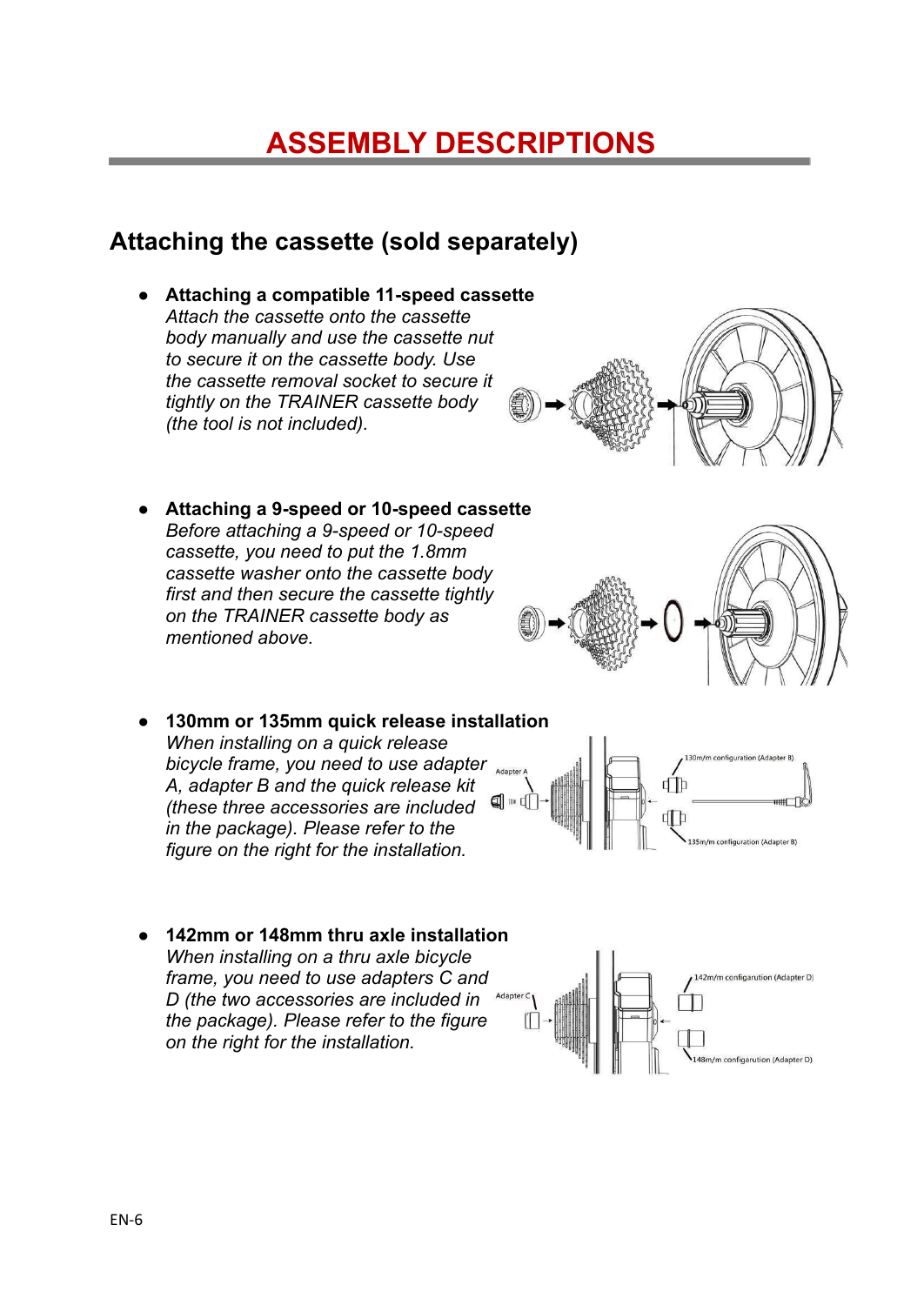## **Mounting your bicycle**

Shift the chain on your bicycle to the smallest sprocket of the cassette and then remove the rear wheel. Align the bicycle chain with the smallest sprocket of the cassette and then put on the chain as well as mount the bicycle on TRAINER's axle to have the bicycle in a suitable position for riding.

Please use the bicycle quick release lever properly with care. When the arc of the rotating arm of the quick release lever is toward outside, it means the lever is in a released state. Rotate the rotating arm of the lever clockwise to tighten the quick release lever. The rotating arm of the quick release lever should be placed on the other side of the TRAINER's cassette.



Please refer to the following figure for the installation of the thru axle bicycle. Insert the thru axle from the other side of the cassette and tighten the axle.



#### Attention:

- Please firmly tighten the quick release lever and the thru axle to prevent damage to property or human body. If you cannot tighten the quick release lever and the thru axle, please contact your FUEGO 1.0 customer service. Please DO NOT attempt dealer or to use the TRAINER in this situation.
- $\overline{\mathcal{L}}$ When mounting the bicycle, please lift its front wheel and press the frame down to make the bicycle firmly mounted on the TRAINER.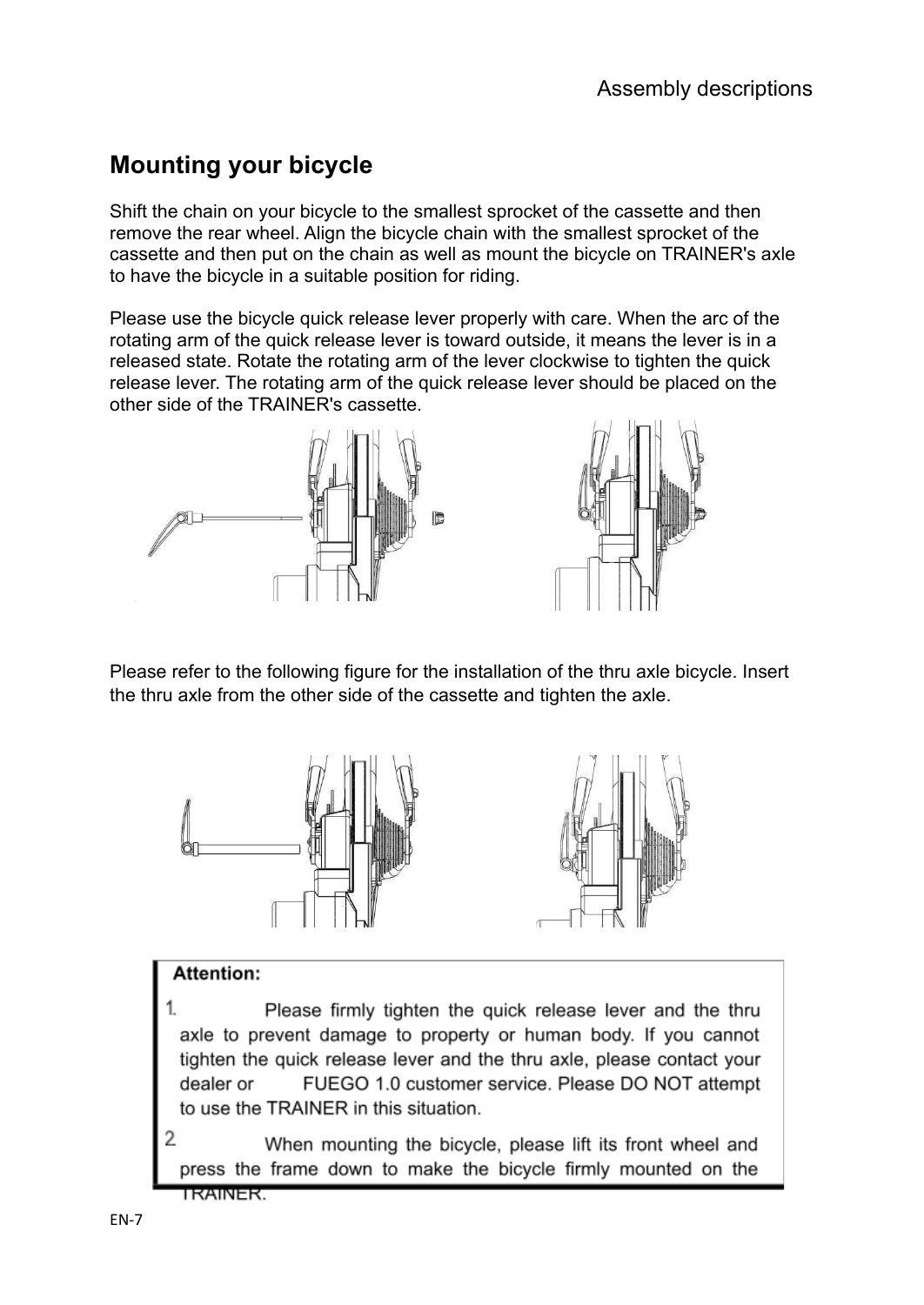## **Indicator descriptions**

When the bike trainer is powered on, the indicator will light red first to indicate that the control panel is conducting self-diagnostics and auto zeroing. When the indicator is blinking green, it means the control panel has finished self-diagnostics and auto zeroing and is entering standby mode to get ready for riding.

| No                      | Indicator<br>status | Status description                                                 | Notice and remark                                                                                                                                                                                                                   |
|-------------------------|---------------------|--------------------------------------------------------------------|-------------------------------------------------------------------------------------------------------------------------------------------------------------------------------------------------------------------------------------|
|                         | Red                 | Control panel self-<br>diagnostics and auto<br>zeroing in progress | Normally, the process will<br>complete in 2-4 seconds<br>after it is powered on.<br>Please DO NOT use the<br>bike trainer before auto<br>zeroing and self-diagnostics<br>are completed to avoid<br>power measurement<br>deviations. |
| $\overline{2}$          | Blinking green      | Self-diagnostics and<br>auto zeroing completed                     | Can connect to software.                                                                                                                                                                                                            |
| 3                       | Solid green         | Bluetooth is connected                                             | Connected to a Bluetooth<br>device and paired successfully.                                                                                                                                                                         |
| $\overline{\mathbf{4}}$ | <b>Blue</b>         | The bike trainer is<br>active and providing<br>power normally      | When connecting to Bluetooth or<br>ANT+ devices, it will light blue<br>during riding.                                                                                                                                               |

## **Specifications**

|                       | 620 x 518 x 453 mm                                   |
|-----------------------|------------------------------------------------------|
|                       | 16.5 KG                                              |
|                       | 5.7 KG                                               |
|                       | 52 dB (@30KPH)                                       |
|                       | 2500 W                                               |
|                       | 20%(@70KG)                                           |
|                       | ±2%                                                  |
|                       | Cassette not included.                               |
|                       | Requires purchase/installation of new cassette: 8/9/ |
|                       | 10/11 Speed SRAM/Shimano                             |
|                       | ANT+, ANT+ FE-C, and Bluetooth Smart                 |
|                       | Yes                                                  |
|                       | 100 - 240 Volt, 1.5 A, 50 Hz - 60 Hz                 |
| <b>Box Dimensions</b> | 598 x 275 x 565 mm                                   |
|                       |                                                      |

Safety precautions and regulations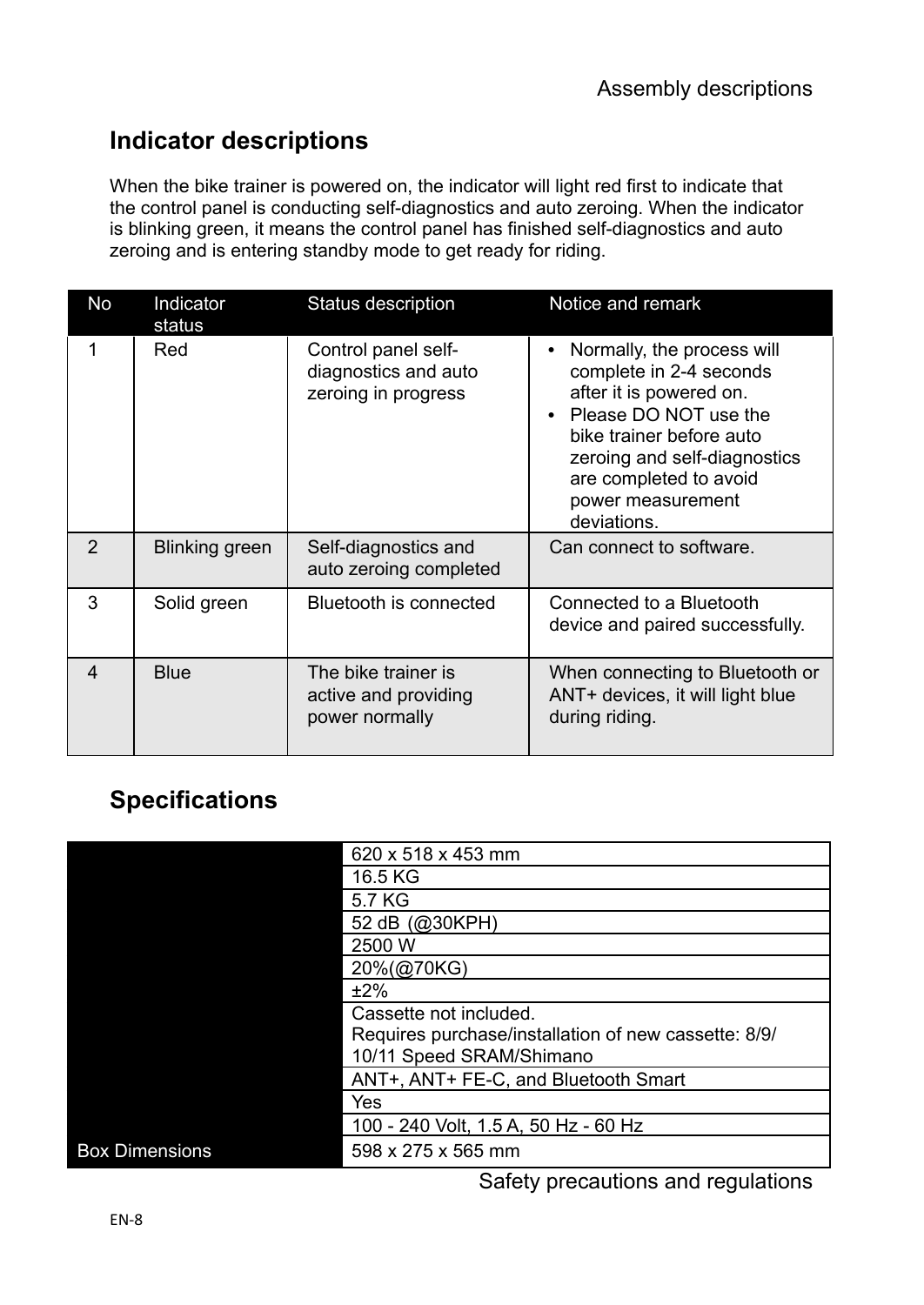## **SAFETY PRECAUTIONS AND REGULATIONS**

#### **Safety precautions before use**

- 1. Specs of the FUEGO 1.0 TRAINER power adapter are as follows:
	- o Input: 100 ~ 240 VAC / 1.5 A
	- o Output: 19 VDC / 4.7 A
	- o Power plug: External diameter 5.5 m/m; internal diameter 2.5 m/m; length  $10~12$  m/m
- 2. Only use the power adapter certified by the FUEGO 1.0 TRAINER. Noncompliant power adapters will cause irreparable damage to the bike trainer.
- 3. When the bike trainer is active, please do not touch it and you should keep non users, animals or objects away from it to avoid danger.
- 4. Consult your coach before you start any training plans.
- 5. Please DO NOT put your hands or any object near the spinning parts of the FUEGO 1.0 TRAINER.
- 6. The flywheel/cassette of the FUEGO 1.0 TRAINER might get hot after you use it for a while. Please DO NOT touch the flywheel/cassette within a short time.
- 7. Please DO NOT attempt to disassemble the bicycle when the cassette is running.
- 8. When you are using the FUEGO 1.0 TRAINER, keep your children and pets away from it to prevent injury.
- 9. The FUEGO 1.0 TRAINER can only be installed and used on a firm, level ground.
- 10.When training is in progress, please ride safely.
- 11. Keep away from water.
- 12.Before training, you should check if the bicycle is firmly secured to the FUEGO 1.0 TRAINER.
- 13.The FUEGO 1.0 TRAINER can only be used after it is completely assembled.
- 14.When using the FUEGO 1.0 TRAINER, you can only use accessories and power adapters certified by FUEGO 1.0.

## **Notices**

- 1. FUEGO 1.0 shall not be held responsible for users using software, applications and devices from other companies that result in malfunctioning of the FUEGO 1.0 TRAINER.
- 2. As ANT+™ and Bluetooth are mutually exclusive, it is impossible for the FUEGO 1.0 TRAINER to send data simultaneously through ANT+™ or Bluetooth, i.e., when one of the protocols is in use, the FUEGO 1.0 TRAINER will automatically stop the other protocol to avoid the possibility of causing TRAINER programs to misbehave.
- 3. Radio devices may cause interference and may change or completely prevent the FUEGO 1.0 TRAINER from functioning normally. Therefore, when training using the TRAINER, it is advised to stay away from high voltage power lines, traffic signals, railway power lines, buses or trams.
- 4. When the FUEGO 1.0 TRAINER is not in use, make sure not to expose it to direct sunlight for long periods of time.

Safety precautions and regulations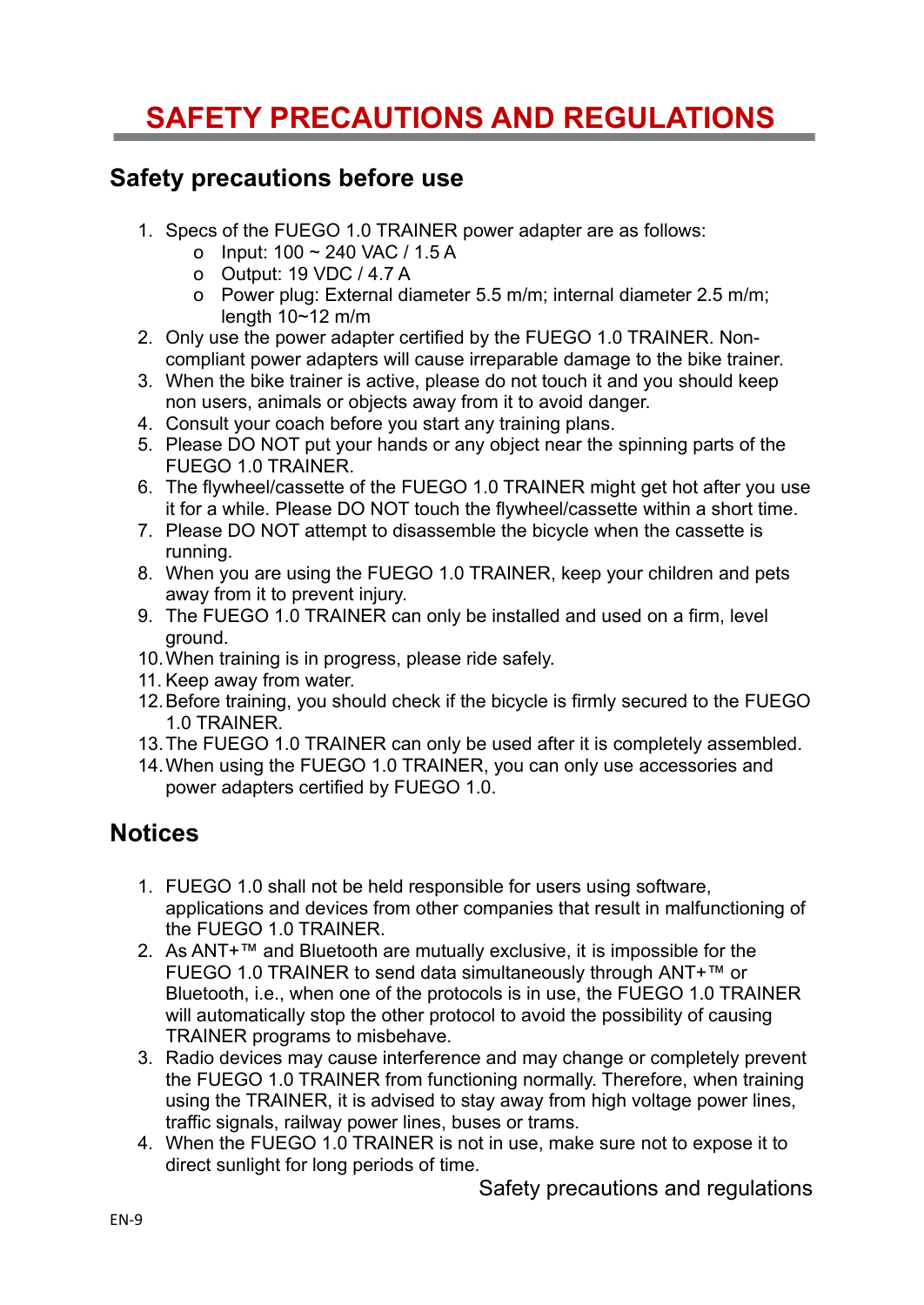### **Disclaimer**

Attention! FUEGO 1.0 shall not be held responsible for temporary or permanent injury to the user out of using the FUEGO 1.0 TRAINER (either directly or indirectly).

#### **Maintenance and care**

- 1. When cleaning the bike trainer, please use neutral lubrication oil. DO NOT use corrosive detergents.
- 2. DO NOT burnish the surface of the bike trainer or drill holes. Scratches or drilled holes will lead to occurrence of cracks.
- 3. Please place the bike trainer indoors and keep it dry to avoid damage from humidity.

## **Federal Communications Commission (FCC) Statement**

This device complies with part 15 of the FCC Rules. Operation is subject to the following two conditions: (1) This device may not cause harmful interference, and (2) this device must accept any interference received, including interference that may cause undesired operation.

Changes or modifications not expressly approved by the party responsible for compliance could void the user's authority to operate the equipment. This equipment has been tested and found to comply with the limits for a Class B digital device, pursuant to part 15 of the FCC Rules. These limits are designed to provide reasonable protection against harmful interference in a residential installation.

This equipment generates, uses and can radiate radio frequency energy and, if not installed and used in accordance with the instructions, may cause harmful interference to radio communications. However, there is no guarantee that interference will not occur in a particular installation. If this equipment does cause harmful interference to radio or television reception, which can be determined by turning the equipment off and on, the user is encouraged to try to correct the interference by one or more of the following measures:

- Reorient or relocate the receiving antenna.
- Increase the separation between the equipment and receiver.
- Connect the equipment into an outlet on a circuit different from that to which the receiver is connected.
- Consult the dealer or an experienced radio/TV technician for help.

This device complies with radio frequency (RF) exposure limits adopted by the Federal Communications Commission for an uncontrolled environment. This equipment should be installed and operated to ensure a minimum of 20 cm spacing to any person at all times.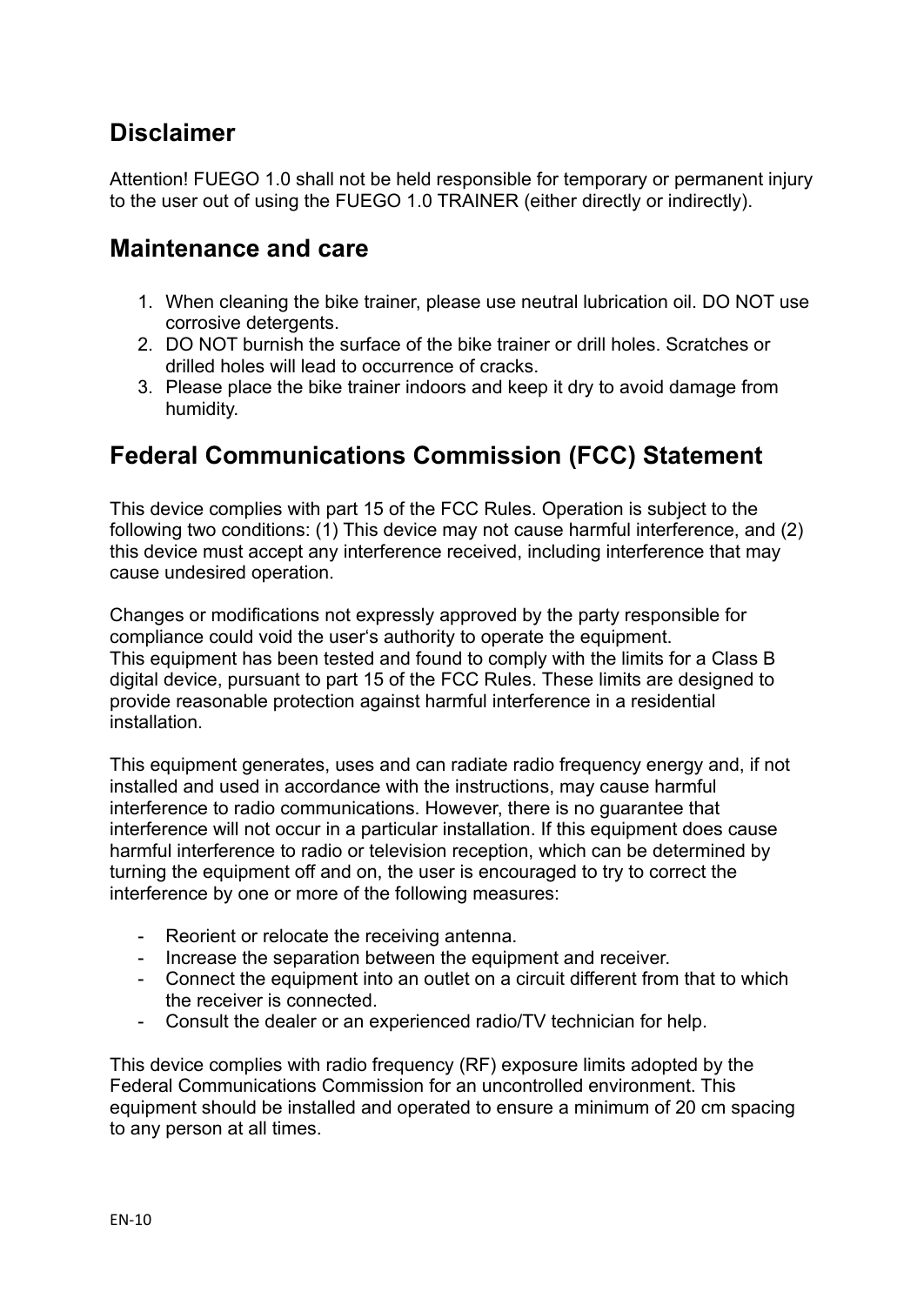## **CE Compliance Statement**

#### 2402 MHz ~ 2480 MHz, power: -0.81 dBm

This device meets the EU requirements and the International Commission on Non-Ionizing Radiation Protection (ICNIRP) on the limitation of exposure of the general public to electromagnetic fields by way of health protection. This equipment should be installed and operated to ensure a minimum of 20 cm spacing to any person at all times.



**Waste Electrical and Electronic Equipment (WEEE)** 

This symbol means that according to local laws and regulations your product and/or its battery shall be disposed of separately from household waste. When this product reaches its end of life, take it to a collection point designated by local authorities. Proper recycling of your product will protect human health and the environment.

Hereby, FUEGO 1.0 Inc. declares that the radio equipment type bike power trainer is in compliance with Directive 2014/53/EU.

## **FUEGO 1.0 Limited Product Warranty Policy**

This Limited Product Warranty shall apply to FUEGO 1.0 products including all accessories as contained within the original DARE2RIDE gift box. FUEGO 1.0 warrants that products from its authorized distributors and retailers will meet the applicable product specifications and be free from all defects in material and workmanship during the Limited Product Warranty Period, one year starting from the date of original purchase, if the products are used and serviced in accordance with the user manual and other documentation provided to the purchaser at the time of purchase. This Limited Product Warranty is subjected to the following terms and conditions:

- 1. To obtain warranty service, a proof of purchase, an original or copy of the sales receipt from the original retailer, is required.
- 2. This Limited Product Warranty is only valid and enforceable in the country/region where the product is sold.
- 3. This Limited Product Warranty is the sole option of DARE2RIDE to either repair or replace the defective product during the Limited Product Warranty Period DARE2RIDE will not replace missing components from any package purchased through online auctions.
- 4. To obtain warranty service, contact your local DARE2RIDE authorized retailer or FUEGO 1.0 for shipping instructions and an RMA number.
- 5. This Limited Product Warranty covers expenses for inspecting and repairing the product during the Limited Product Warranty Period. The defective product shall be delivered by the purchaser at his/her own expense to the designated premises together with the proof of purchase and RMA number.

Safety precautions and regulations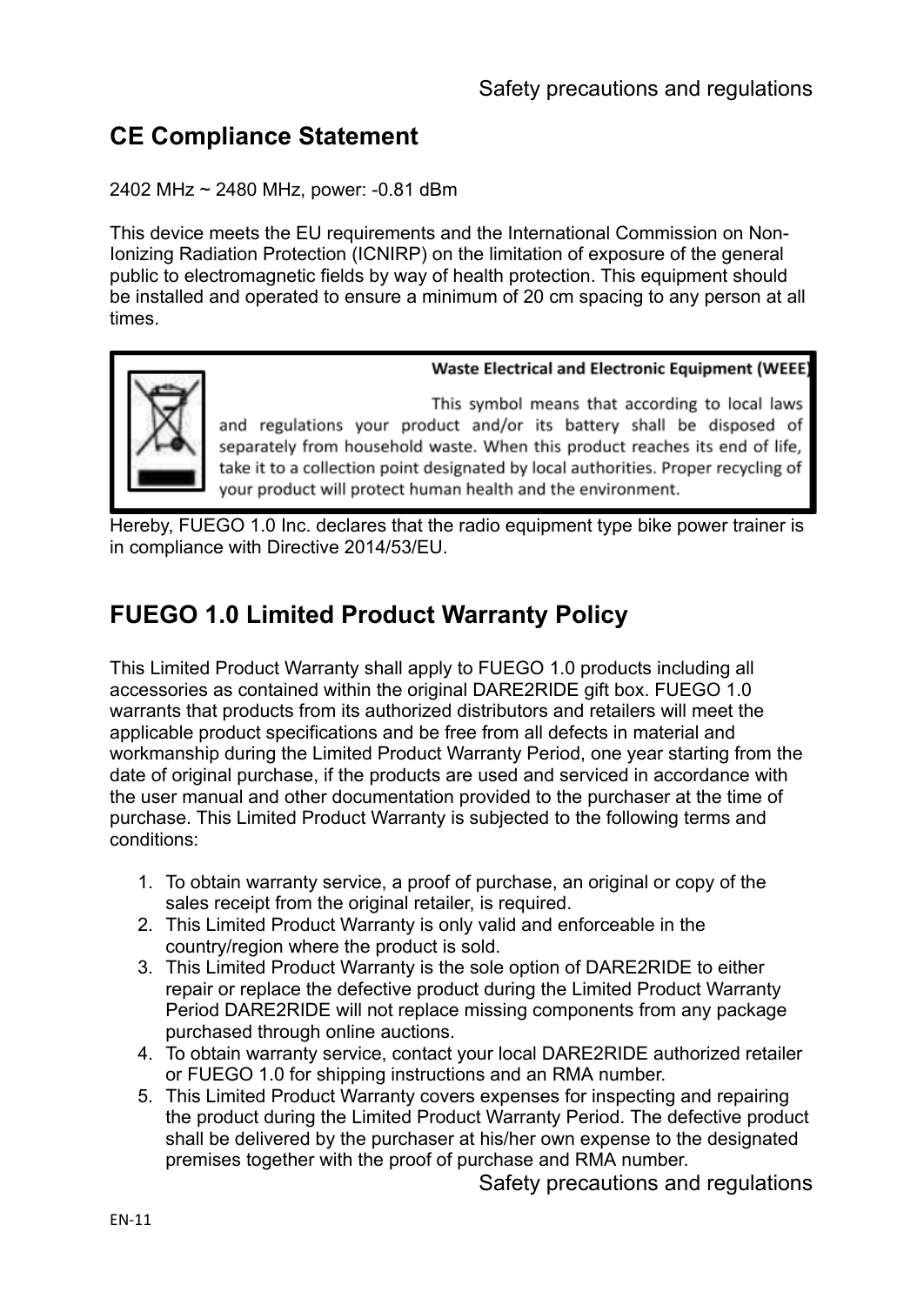- 6. DARE2RIDE will return the repaired or replaced product to the drop-zone for collection by the customer in good working condition. All replaced faulty products or components will become the property of DARE2RIDE. If DARE2RIDE repairs or replaces the product, the repaired or replaced product shall continue to be warranted for the remaining time of the original warranty period or for three (3) months from the date of repair or replacement, whichever is longer.
- 7. Before returning any units for service, be sure to back up data and remove any confidential, proprietary, or personal information from the Product. DARE2RIDE is not responsible for damage to or loss of data.
- 8. DARE2RIDE reserves the right to add, delete or amend the terms and conditions at any time without prior notice on its website indicated below.
- 9. **THIS LIMITED WARRANTY SHALL NOT APPLY IF THE DAMAGE WAS CAUSED BY ANY OF THE FOLLOWING:**
	- A. The product serial number has been removed, erased, defaced, altered or is illegible.
	- B. The damage is resulting from the use of the product in a manner other than its normal and customary manner.
	- C. Deterioration of the product due to normal wear and tear.
	- D. The damage is arising from improper installation, unauthorized repair, alteration or modification to this product by third parties other than DARE2RIDE or its designee.
	- E. The damage is arising from operating with components or accessories not officially authorized or provided by DARE2RIDE or used in other than its intended use.
	- F. The damage is arising from exposure to abnormally corrosive conditions or operation with extreme heat or humidity.
- **10.FUEGO 1.0 WILL NOT BE LIABLE FOR INCIDENTAL OR CONSEQUENTIAL LOSSES OR DAMAGES TO ANY NATURE, INCLUDING BUT NOT LIMITED TO LOST PROFITS OR COMMERCIAL LOSS, TO THE FULLEST EXTENT THAT THOSE LOSSES OR DAMAGES CAN BE DISCLAIMED BY LAW.**
- 11. This Limited Product Warranty does not affect the customer's statutory rights in law specific to the country of purchase, such rights remain protected. Some countries do not allow the exclusion or limitation of incidental or consequential loss or damage, or limitation of the implied warranties, in those circumstances the preceding limitation of exclusions may not apply to such customers.

#### **Warranty Coverage:**

- 1. Under normal conditions of use, the product main unit and components get a one year free after-sales maintenance services.
- 2. Please present the original purchase approval or receipt with this Product Warranty upon requesting a service. Service fee might be charged in accordance with this Product Warranty.

Please note the Limited Product Warranty Period and service availability and response times may vary from country to country and may also be subject to registration requirement in the country of purchase. If you require assistance regarding warranty conditions, or any other enquiries, please contact the original retailer or DARE2RIDE. **Website:** [WWW.DARE2RIDE.COM](http://www.dare2ride.com)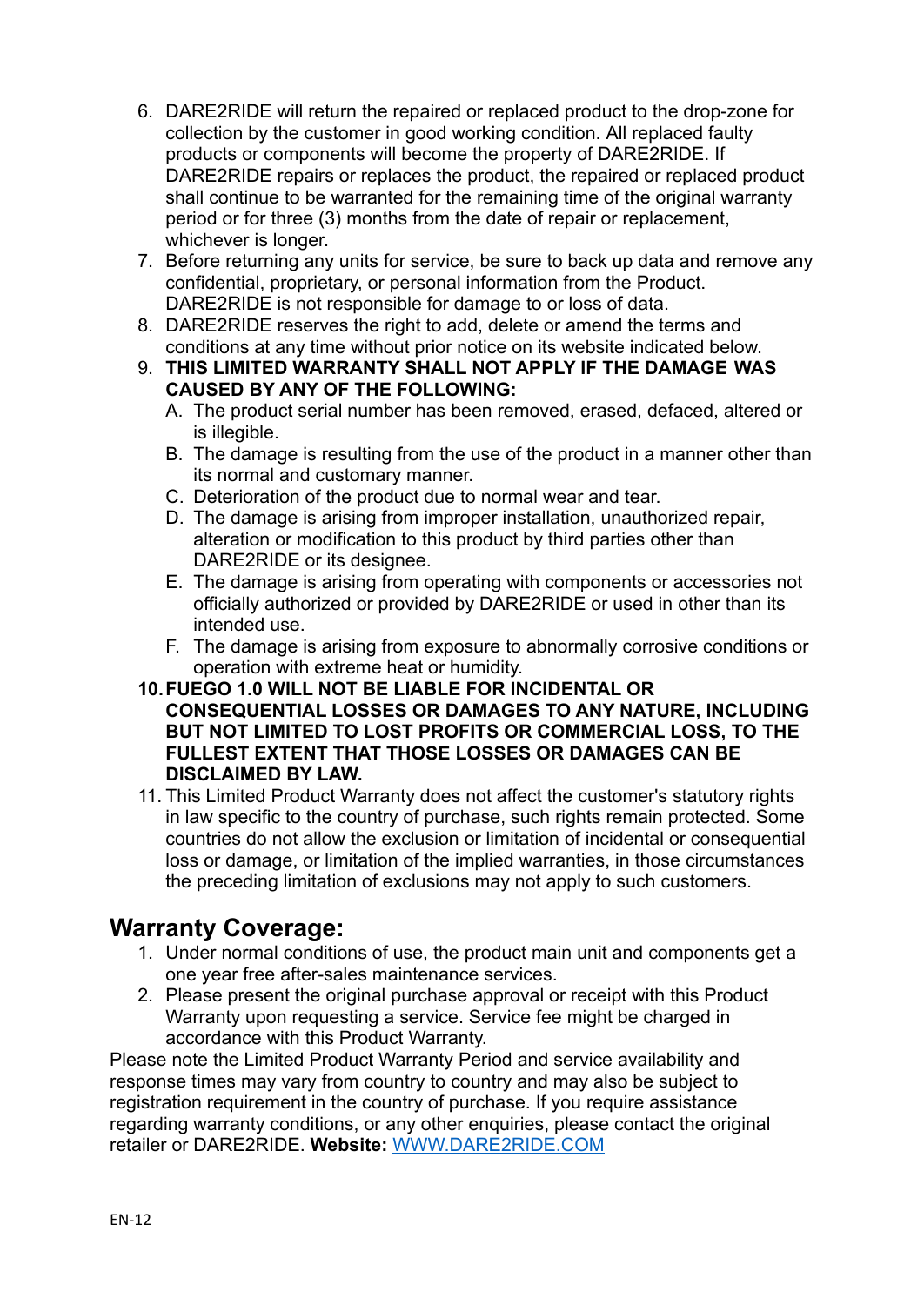| <b>FUEGO 1.0 TRAINER</b><br><b>Product Warranty</b>                                                                 |
|---------------------------------------------------------------------------------------------------------------------|
| Please retain the original purchase receipt or approval in order<br>to protect your right of free warranty service. |
| <b>Serial Number</b>                                                                                                |
| <b>Purchase Date</b>                                                                                                |
| Dealer stamps                                                                                                       |

Thank you again for purchasing the FUEGO 1.0.

DARE2RIDE reserves the right to design, change specifications, and improve quality.

Should you have any questions regarding use of the bike trainer, please visit our website at: [WWW.DARE2RIDE.COM](http://www.dare2ride.com)